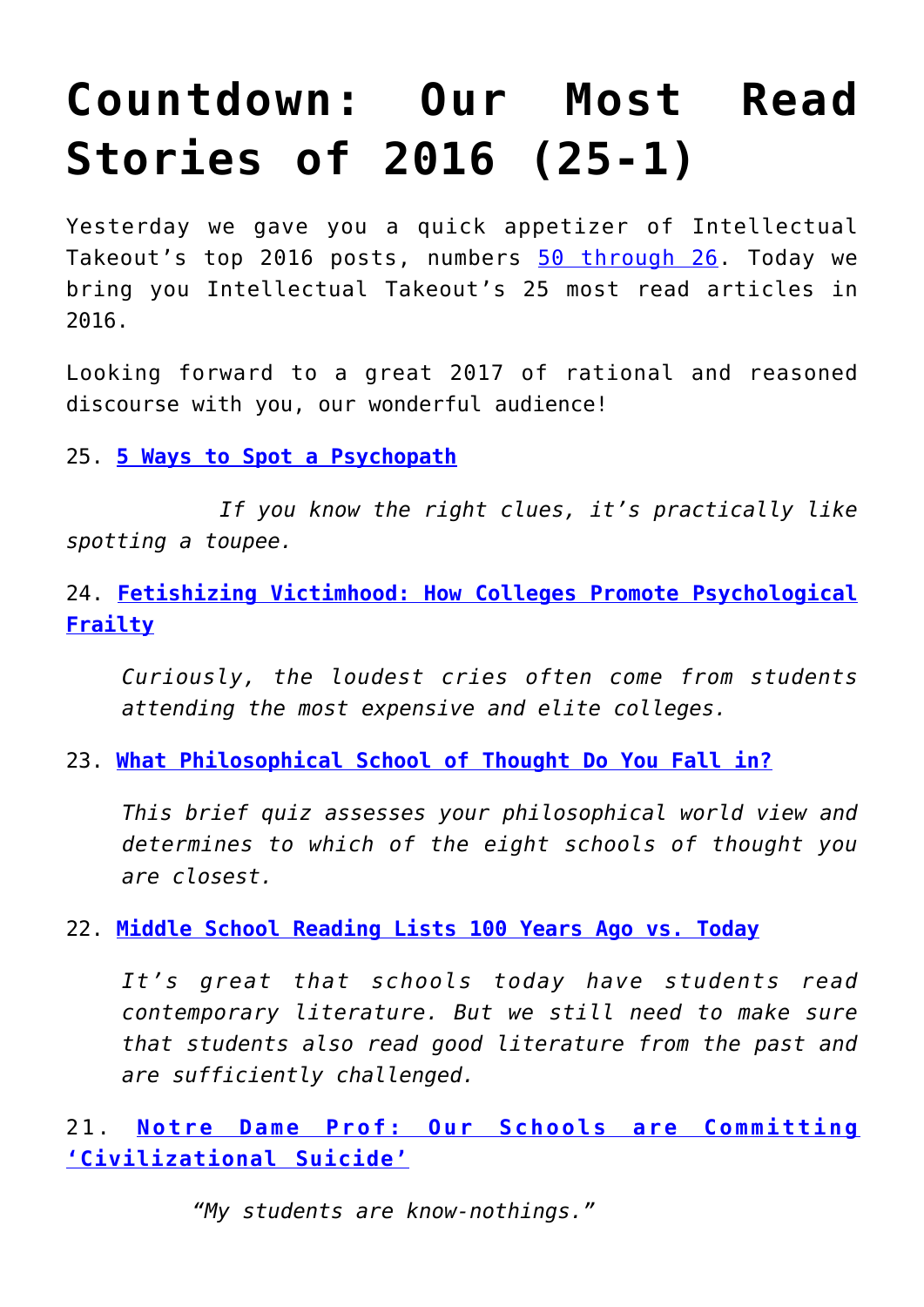20. **[Australian Schools Brought Back Greek and Latin – and are](https://www.intellectualtakeout.org/blog/australian-schools-brought-back-greek-and-latin-and-are-seeing-amazing-results) [Seeing Amazing Results!](https://www.intellectualtakeout.org/blog/australian-schools-brought-back-greek-and-latin-and-are-seeing-amazing-results)**

 *Does the modern rejection of classical languages contribute to falling proficiency?*

19. **[Female Reporter Asks: "Is It Just Me, or Have Men Gotten](https://www.intellectualtakeout.org/blog/female-reporter-asks-it-just-me-or-have-men-gotten-really-soft) [Really Soft?"](https://www.intellectualtakeout.org/blog/female-reporter-asks-it-just-me-or-have-men-gotten-really-soft)**

 *"Please teach your sons to be men, because the women of the world are tired of the boys."*

18. **['Adulting' School Founded to Teach Millennials How to Be](https://www.intellectualtakeout.org/blog/adulting-school-founded-teach-millennials-how-be-adults) [Adults](https://www.intellectualtakeout.org/blog/adulting-school-founded-teach-millennials-how-be-adults)**

*Children-turned-adults should not have to be taking extra classes in order to learn the basic skills of life. They should already have learned many of them from their parents – and teachers – as they grew up.*

17. **[Let's Be Honest about the Cologne Assaults](https://www.intellectualtakeout.org/blog/lets-be-honest-about-cologne-assaults)**

 *Multiculturalism doesn't work. And boys and girls are unequal.*

16. **[This Doctor Nails the Problem with American Parenting](https://www.intellectualtakeout.org/blog/doctor-nails-problem-american-parenting)**

*"I think in a certain way you need to expect kids to behave like adults, but you should not give them the authority of an adult."*

15. **[Good Grammar in Text Messages Might Make You Look Like a](https://www.intellectualtakeout.org/blog/good-grammar-text-messages-might-make-you-look-jerk) [Jerk](https://www.intellectualtakeout.org/blog/good-grammar-text-messages-might-make-you-look-jerk)**

*Research shows that people have grown accustomed to informal, sloppy text messaging. Will this erode our writing skills?*

14. **[College Student Learns the World isn't Nice](https://www.intellectualtakeout.org/blog/college-student-learns-world-isnt-nice)**

 *North Korea has sentenced Otto Warmbier to 15 years*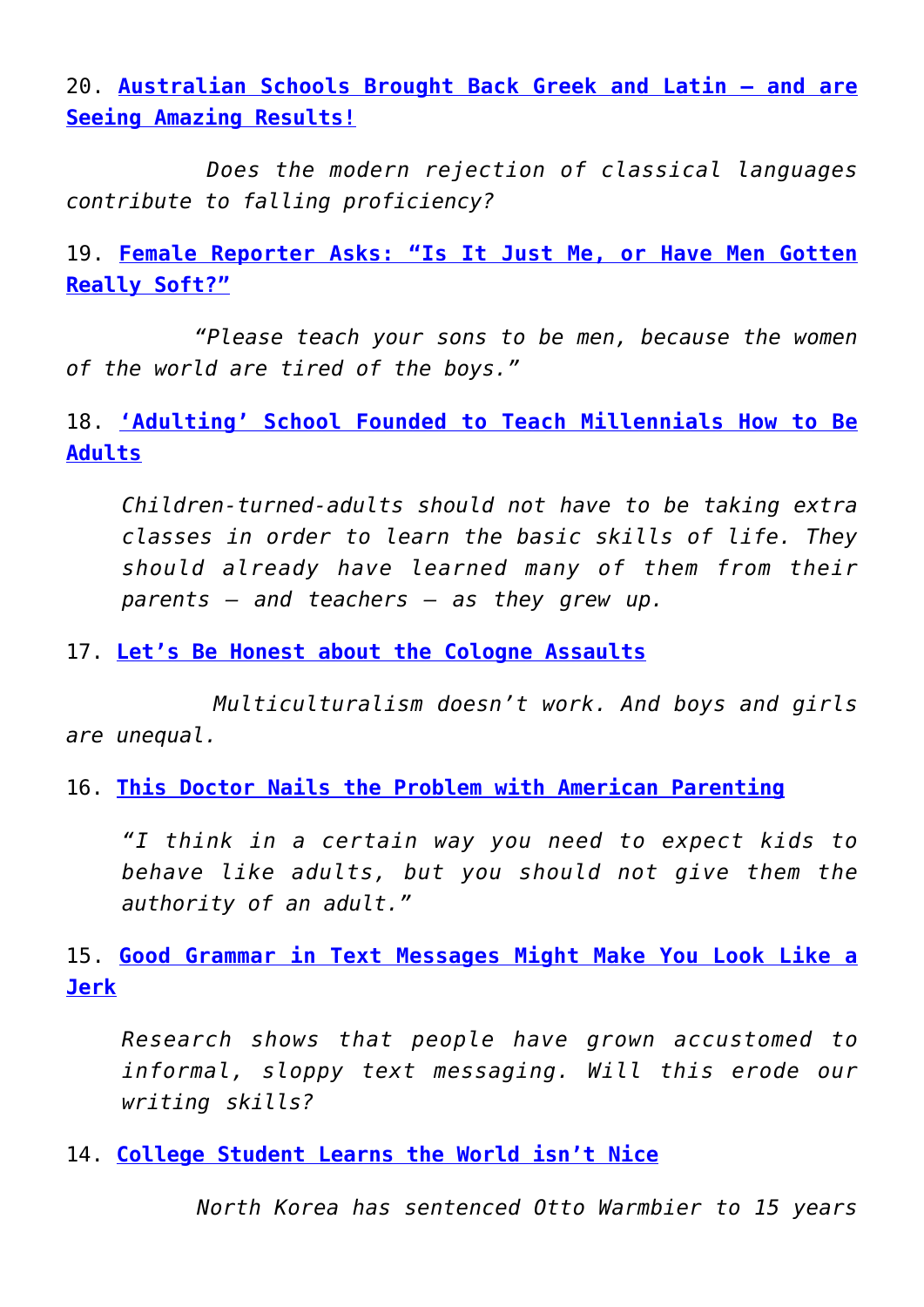*of hard labor.*

13. **[Bonhoeffer on the 'Stupidity' that Led to Hitler's Rise](https://www.intellectualtakeout.org/blog/bonhoeffer-stupidity-led-hitlers-rise)**

 *Americans today might do well to heed Bonhoeffer's warning.*

12. **[15 Stats that Show Americans are Drowning in 'Stuff'](https://www.intellectualtakeout.org/blog/15-stats-show-americans-are-drowning-stuff)**

 *As it has been said: we don't possess things; they end up possessing us.*

11. **[Chicago: 75% of Murdered are Black, 71% of Murderers are](https://www.intellectualtakeout.org/blog/chicago-75-murdered-are-black-71-murderers-are-black) [Black](https://www.intellectualtakeout.org/blog/chicago-75-murdered-are-black-71-murderers-are-black)**

*The numbers are horrifying.*

10. **[Women Who Emotionally Abuse Men](https://www.intellectualtakeout.org/blog/women-who-emotionally-abuse-men)**

 *We've all seen it. And heard it. You're in a restaurant. There's a man there with his girlfriend.*

9. **[The Arrogant Ignorance of the 'Well-Educated'](https://www.intellectualtakeout.org/blog/arrogant-ignorance-well-educated)**

*In short, to be "well-educated" is not merely ignorance, it is the arrogance of ignorance.*

8. **[Why Professors Are Writing Crap That Nobody Reads](https://www.intellectualtakeout.org/blog/why-professors-are-writing-crap-nobody-reads)**

*Most Western academics today are using their intellectual capital to answer questions that nobody's asking on pages that nobody's reading. What a waste.*

7. **[Can't Stand Hillary or Trump? Here's What You Must Do.](https://www.intellectualtakeout.org/blog/cant-stand-hillary-or-trump-heres-what-you-must-do)**

*A famous philosopher explains what you should do if you find both Hillary Clinton and Donald Trump repellent.*

6. **[Americans Don't Read … and that's Affecting our Elections](https://www.intellectualtakeout.org/blog/americans-dont-read-and-thats-affecting-our-elections)**

*"No man either King or Subject, Clergyman or Layman has any Right to dictate to me the Person I shall choose for*